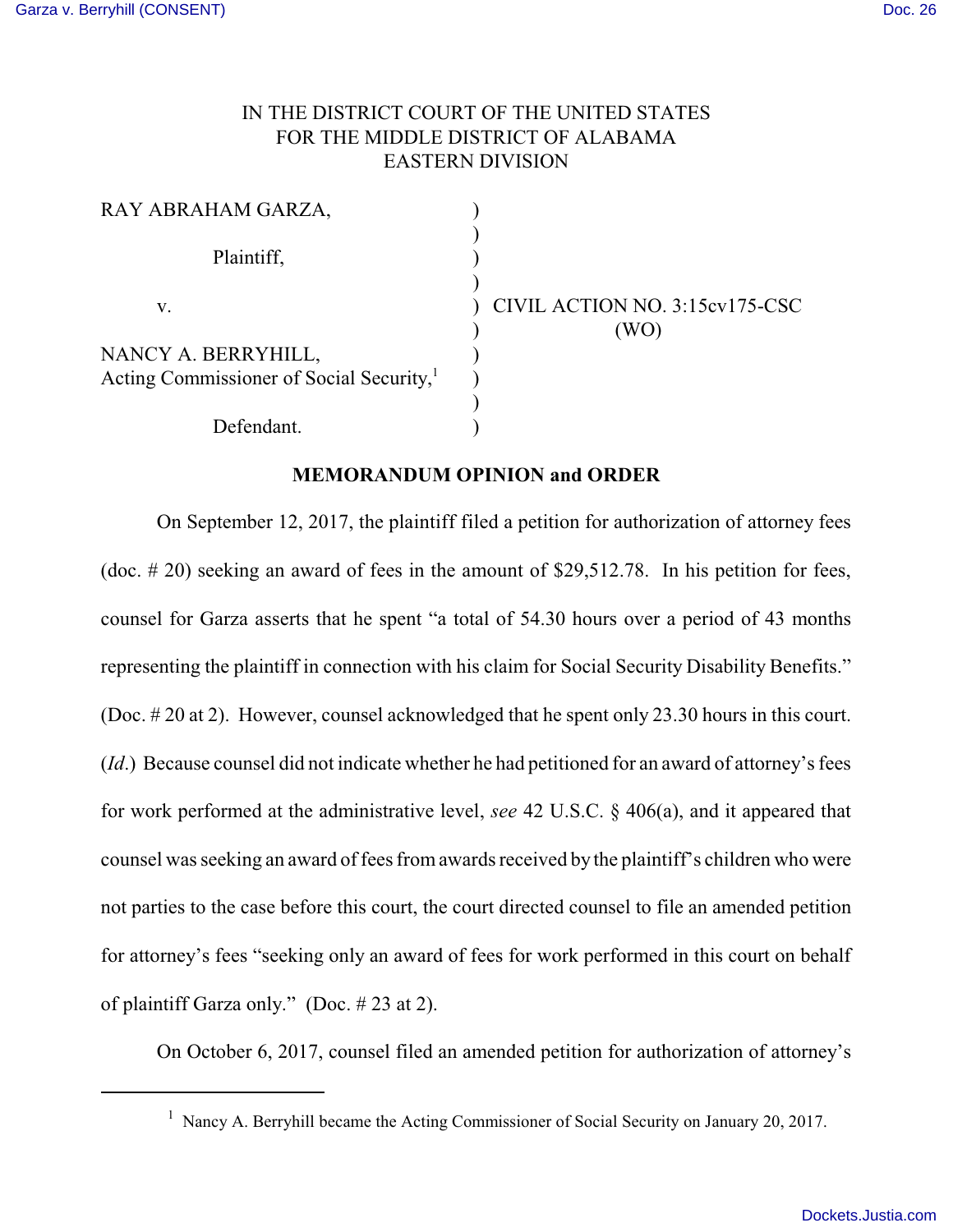fees seeking \$24,649.75. *See* Doc. # 24. Although the defendant does not object to an award of fees (docs.  $\# 22 \& 25$ ), the court must be satisfied that an award is reasonable.

The plaintiff entered into a contingency fee agreement with counsel in which the plaintiff agreed to pay attorney's fees in the amount of 25% of any past due benefits awarded to him. (Doc. # 24, Ex. A). On March 19, 2015, the plaintiff sought review of the Commissioner's adverse decision in this court. (Doc. #1, Compl.). Pursuant to 28 U.S.C.  $\S 636(c)(1)$  and M.D. Ala. LR 73.1, the parties consented to entry of final judgment by the United States Magistrate Judge. On September 13, 2016, the court remanded this case to the Commissioner with directions to award benefits to the plaintiff. (Docs.  $\#$  14 & 15).

On August 24, 2017, the plaintiff was awarded past due benefits, and the Social Security Administration withheld \$24,649.75 from his past due benefits for payment of attorney's fees. (Doc. # 24, Ex. C). Plaintiff's counsel has not indicated whether he filed a petition for fees pursuant to 42 U.S.C. § 406(a) for work performed at the administrative level. Instead, counsel simply seeks an award of fees for the total amount of withheld benefits. In essence, plaintiff's counsel seeks to increase his hourly rate for the work done in this court. The court will not engage in such creative accounting, and more importantly, this court cannot award fees for work performed at the administrative level.<sup>2</sup> See 42 U.S.C. § 406(a). See also Gisbrecht v. Barnhart,

 $2\,$  42 U.S.C. 406(b) provides as follows:

Whenever a court renders a judgment favorable to a claimant under this subchapter who was *represented before the court* by an attorney, the court may determine and allow as part of its judgment a reasonable fee *forsuch representation*, not in excess of 25 percent of the total of the past-due benefits to which the claimant is entitled by reason of such judgment, and the Commissioner of Social Security may, notwithstanding the provisions of section 405(i)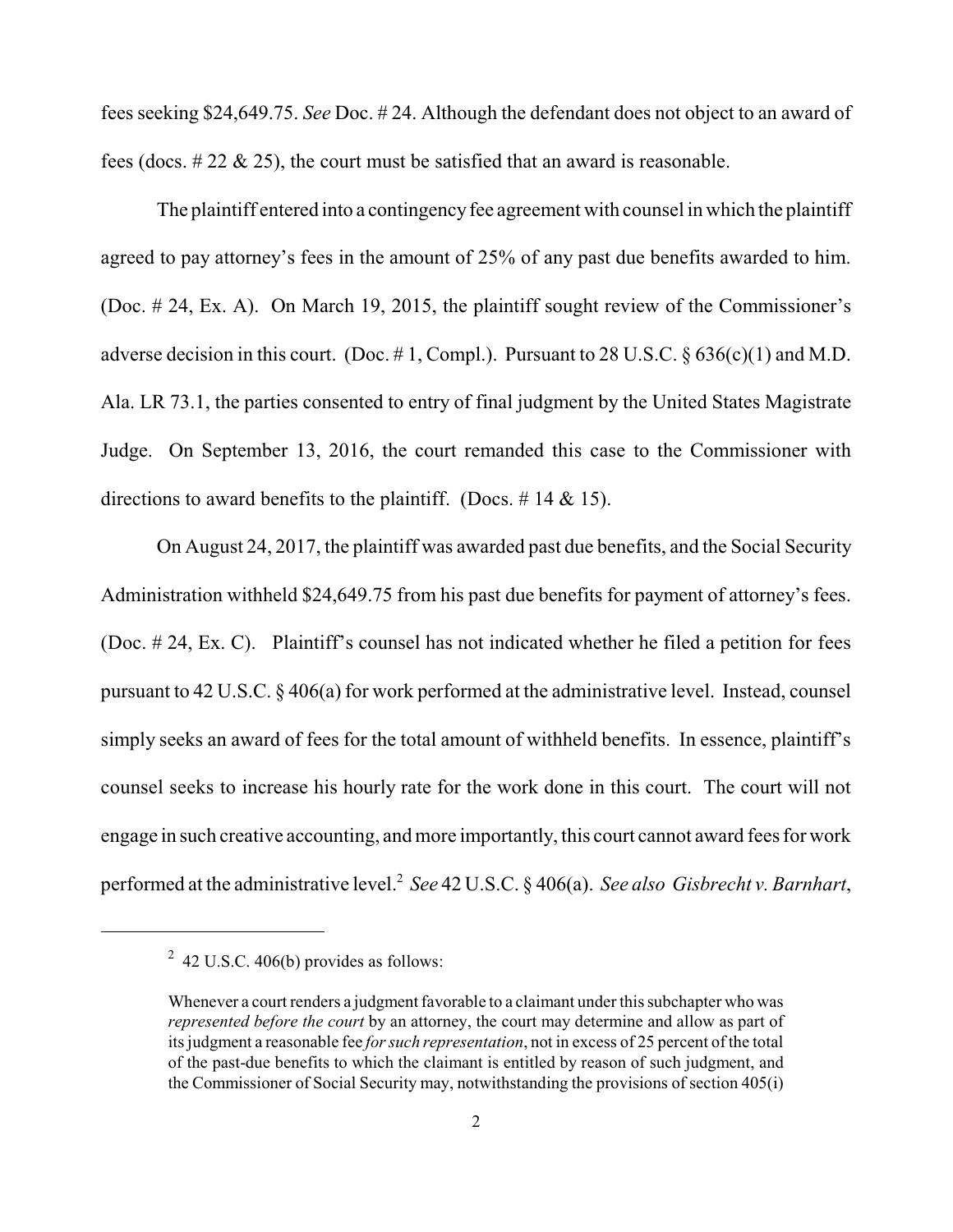535 U.S. 789, 794 (2002); *Gardner v. Mitchell*, 391 F.2d 582, 583 (5th Cir. 1968).<sup>3</sup>

When an attorney may seek fees pursuant to section 406(a) and 406(b), the aggregate amount may not exceed 25% ofthe amount of awarded past-due benefits. *See Dawson v. Finch*, 425 F.2d 1192 (5th Cir. 1970). Consequently, the court reduces the amount of fees sought by \$6000.00, the amount counsel may be entitled to receive for work performed at the administrative level. After deducting that amount, \$18,649.75 remains for an award of fees under  $\delta$  406(b).<sup>4</sup>

While the United States does not oppose the award of fees, the court must independently determine whether an award of attorney's fees in the amount of \$18,649.75 is reasonable in this case. The plaintiff's counsel asserts that he expended 23.30 hours<sup>5</sup> representing the plaintiff in this court which equates to an hourly rate of \$800.42. In *Grisbrecht*, the Supreme Court examined the question of attorney's fees in conjunction with contingency fee agreements in

42 U.S.C. § 406(b) (emphasis added).

of this title, but subject to subsection (d) of this section, certify the amount of such fee for payment to such attorney out of, and not in addition to, the amount of such past-due benefits. In case of any such judgment, no other fee may be payable or certified for payment for such representation except as provided in this paragraph.

*See Bonner v. City of Prichard*, 661 F.2d 1206 (11th Cir. 1981) (*en banc*), adopting as binding 3 precedent all of the decisions of the former Fifth Circuit handed down prior to the close of business on September 30, 1981.

<sup>&</sup>lt;sup>4</sup> Plaintiff's counsel was previously awarded \$4,431.23 in fees under the Equal Access to Justice Act ("EAJA"). *See* doc. #19. In his petition for fees, counsel represents to the court that the amount of fees previously awarded to him under the EAJA "will be paid to the Plaintiff." *See* Doc. # 24 at 2, ¶ 5. The court will order him to do so.

 $5$  The court notes that plaintiff's counsel billed 2.5 hours to draft the original fee petition which contained 2.25 pages and four exhibits which borders on unreasonable and excessive.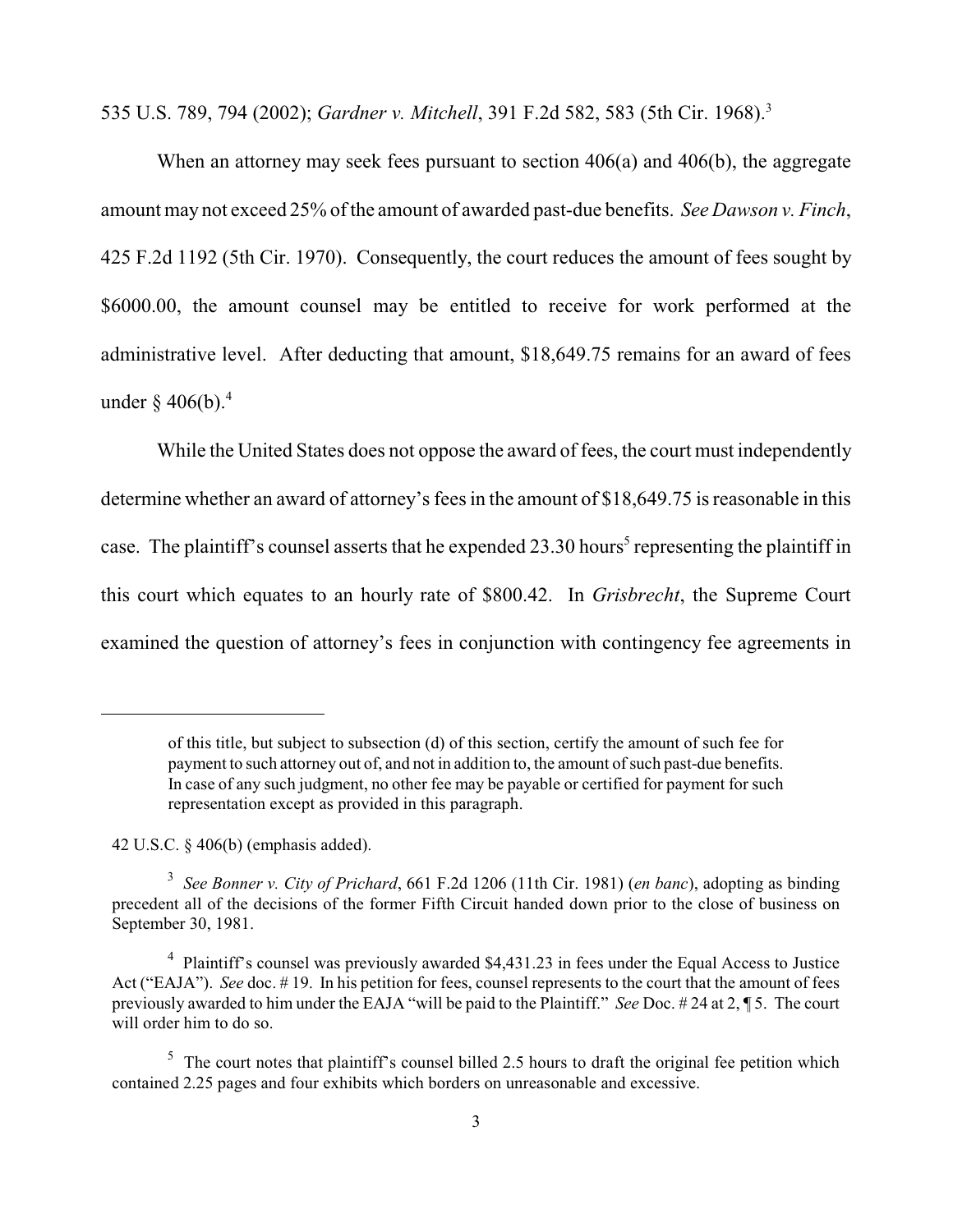Social Security disability cases. 535 U.S. at 794. Specifically, the Court held that "§ 406(b) does not displace contingent-fee agreements as the primary means by which fees are set for successfully representing Social Security benefits claims in court. Rather § 406(b) calls for court review of such arrangements as an independent check, to assure that they yield reasonable results in particular cases." *Id*. at 807. The contingency fee agreement in this case does not exceed the 25 percent ceiling established by § 406(b). However, it is not sufficient for the court to simply accept 25 percent of past due benefits as a reasonable attorney fee.

Courts that approach fee determinations by looking first to the contingent-fee agreement, then testing for reasonableness, have appropriately reduced the attorney's recovery based on the character ofthe representation and the results the representation achieved.

 *Gisbrecht*, 535 U.S. at 808.

"Within the 25 percent boundary . . . the attorney for the successful claimant must show that the fee sought is reasonable for the services rendered." *Id.*, at 807. The burden is on plaintiff's counsel to demonstrate the reasonableness of the requested fee. *Id*. Counsel is seeking \$18,649.75 in attorney's fees for 23.30 hours of work over an eighteen month period. Relying on his experience, and other awards of fees, counsel asserts that "the contingency nature of the case, the expertise and efficiency of Plaintiff's attorney," warrant the fee award. (Doc. # 20 at 3). The court recognizes that counsel regularly practices in federal court, and he secured a fully favorable decision for the plaintiff.

However, this court disapproves of attorneys billing at a professional hourly rate for services that can and are reasonably performed by support and clerical staff. In reviewing his